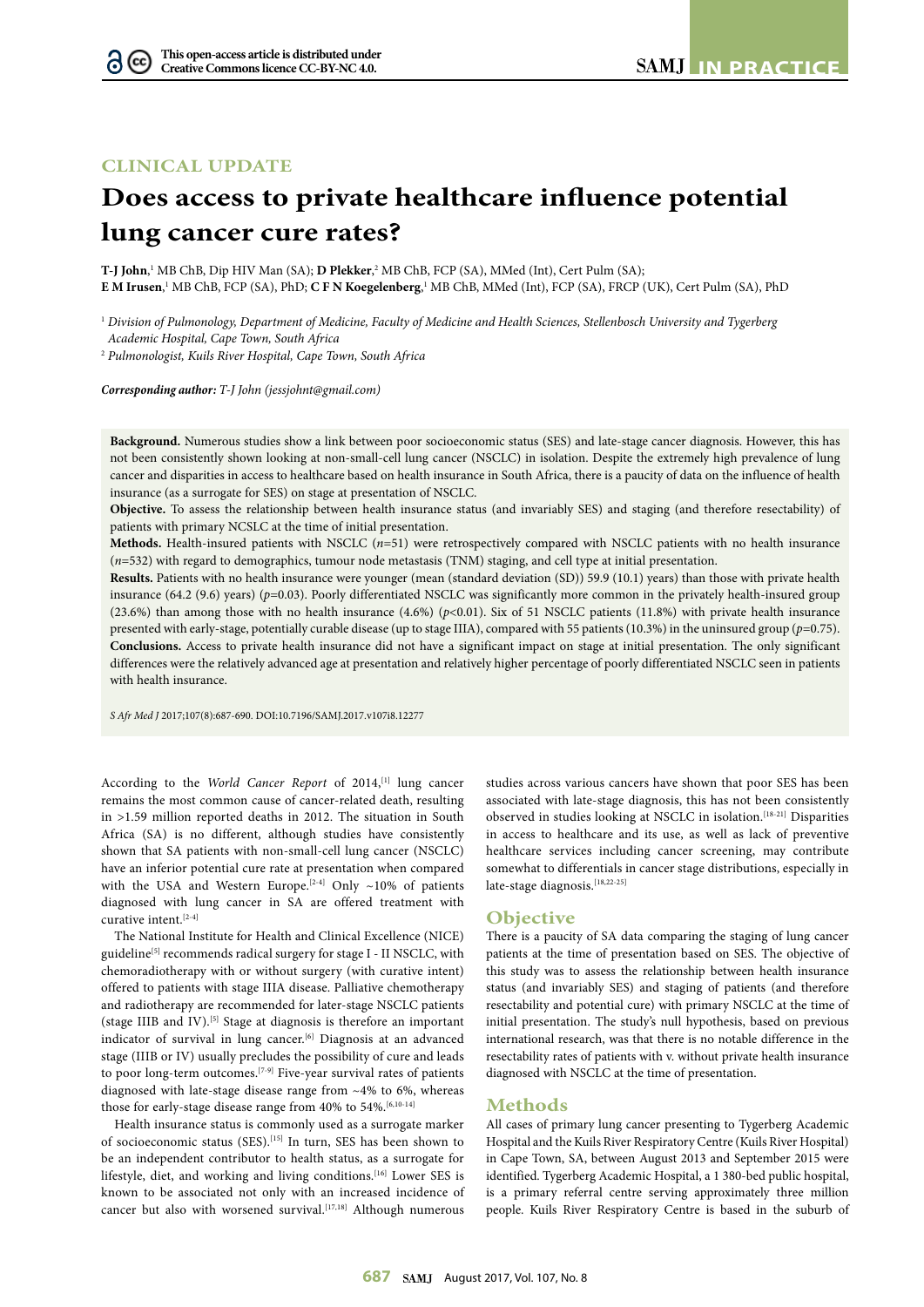Kuils River, with patients being admitted to the 180-bed Kuils River Hospital.<sup>[26]</sup> The two centres are in close proximity and serve a patient population group similar in demographics other than their SES.

All patients in the study population diagnosed with an underlying primary NSCLC in either of the institutions were included in the study group. In the study group, all patients who had a confirmed histological diagnosis together with complete staging details were included in the analysis. Patients were excluded if the presentation with primary lung malignancy was not their first presentation to the healthcare service with a malignancy, or if a second underlying malignancy was suspected at the time of presentation.

Information on individual patients was collected retrospectively from medical records, including routine demographic and clinical data. All patients had access to positron emission tomography/computed tomography, bronchoscopy with endobronchial ultrasound-guided transbronchial needle aspiration with rapid on-site evaluation, transthoracic image (ultrasound or tomography)-guided biopsy and related diagnostic techniques that were performed at the discretion of the treating doctors as per standard operating procedures. A combined panel of at least a pulmonologist, thoracic radiologist, thoracic surgeon, specialist oncologist and pathologist staged all patients as per the 2009 International Association for the Study of Lung Cancer tumour node metastasis (TNM) staging system. These findings were recorded prospectively in a lung cancer registry (administered by the investigators), which was retrospectively used to identify cases anonymously.

Pathological analyses were performed by the National Health Laboratory Services at Tygerberg Hospital (state patients) and Ampath Laboratories at N1 City Hospital in Cape Town (insured patients).

#### **Statistical analysis**

Data were collected on a customised Microsoft Excel spreadsheet, version 15.0.4797.1000 (Microsoft, USA). Chi-square or Fisher's exact tests (where indicated) were performed on dichotomous categorical variables, and *t*-testing on continuous data. A 5% significance level (*p*<0.05) was applied.

#### **Ethical approval**

Ethical approval for this retrospective analysis was provided by the Stellenbosch University Research Ethics Committee (ref. no. S16/04/077). The application included a

waiver of consent owing to the retrospective nature and anonymity of the study design.

#### **Results**

During the 2-year study period, 665 patients were seen between the two institutions with a confirmed histological diagnosis of primary lung malignancy. All the patients who presented to Tygerberg Hospital (*n*=610) had no health insurance, whereas all the patients who presented to Kuils River Respiratory Centre (*n*=55) had access to private health insurance.

The patients with no health insurance were younger (mean (standard deviation (SD)) 59.9 (10.1) years) than those with private health insurance (64.15 (9.6) years) (*p*=0.03). There was no significant difference in gender distribution between the two groups (Table 1). Overall, adenocarcinoma was the commonest form of lung malignancy (48.1%), followed by squamous cell carcinoma (29.2%). In the privately health-insured group, poorly differentiated NSCLC (25.5%) was more common than squamous cell carcinoma (23.6%). Poorly differentiated NSCLC was also significantly more common

in the privately health-insured group (23.6%) compared with those with no health insurance (4.6%) (*p*<0.01).

Sixty-one (10.5%) of the 583 patients with NSCLC were staged as early-stage disease (up to stage IIIA, Table 1). In total, 477 of 532 NSCLC state patients (89.7%) had incurable disease at presentation, compared with 45 of 51 privately insured patients (88.8%) (*p*=0.75). Conversely, 55 state patients (10.3%) presented with early-stage, potentially curable disease (up to stage IIIA) compared with 6 patients in the privately insured group (11.8%) (*p*=0.75).

#### **Discussion**

In this retrospective, observational study in patients with NSCLC, access to private health insurance (medical aid in SA) was shown not to have a significant effect on staging at initial presentation. The only significant differences were the relatively advanced age at presentation and relatively higher percentage of poorly differentiated NSCLC seen in private practice.

Potential theories regarding why a laterstage diagnosis would have been expected in

| Table 1. Demographics, cell types and staging for all lung cancer patients by health |  |
|--------------------------------------------------------------------------------------|--|
| insurance type $(N=665)$                                                             |  |

|                         |             | No health  | Private health<br>insurance |              |
|-------------------------|-------------|------------|-----------------------------|--------------|
|                         | $All*$      | insurance  |                             |              |
|                         | $(N=665)$   | $(n=610)$  | $(n=55)$                    | p-value      |
| Demographics            |             |            |                             |              |
| Age (yr), mean (SD)     | 60.49(10.1) | 59.9(10.1) | 64.15(9.6)                  | 0.03         |
| Gender male, $n$ (%)    | 404(60.8)   | 372(61.0)  | 32(58.2)                    | 0.68         |
| Cell type, $n$ $(\%)$   |             |            |                             |              |
| NSCLC $(n=583)$         |             |            |                             |              |
| Adenocarcinoma          | 320(48.1)   | 298 (48.9) | 22(40.0)                    | 0.26         |
| Squamous cell carcinoma | 194 (29.2)  | 181(29.7)  | 13(23.6)                    | 0.35         |
| Poorly differentiated   | 42(6.3)     | 28(4.6)    | 14(25.5)                    | < 0.01       |
| Other                   | 27(4.1)     | 25(4.1)    | 2(3.6)                      | $\mathbf{1}$ |
| <b>SCLC</b>             | 82 (12.3)   | 78 (12.8)  | 4(7.3)                      | 0.28         |
| Stage, $n$ (%)          |             |            |                             |              |
| NSCLC $(n=583)$         |             |            |                             |              |
| $\mathbf{I}$            | 8(1.4)      | 7(1.3)     | 1(2.0)                      | $\mathbf{1}$ |
| $\mathbf{H}$            | 15(2.6)     | 15(2.8)    | 0(0.0)                      | 0.38         |
| <b>IIIA</b>             | 38(6.5)     | 33(6.2)    | 5(9.8)                      | 0.37         |
| <b>IIIB</b>             | 128(22.0)   | 115(21.6)  | 13(25.5)                    | 0.52         |
| IV                      | 394 (67.6)  | 362(68.0)  | 32(62.7)                    | 0.44         |
| SCLC $(n=82)$           |             |            |                             |              |
| Limited                 | 11(13.4)    | 10(12.8)   | 1(25.0)                     | $\mathbf{1}$ |
| Extensive               | 71 (86.6)   | 68 (87.2)  | 3(75.0)                     | $\mathbf{1}$ |
|                         |             |            |                             |              |

SD = standard deviation; NSCLC = non-small-cell lung cancer; SCLC = small-cell lung cancer. \*Stage I - IIIA v. stages IIIB - IV NSCLC.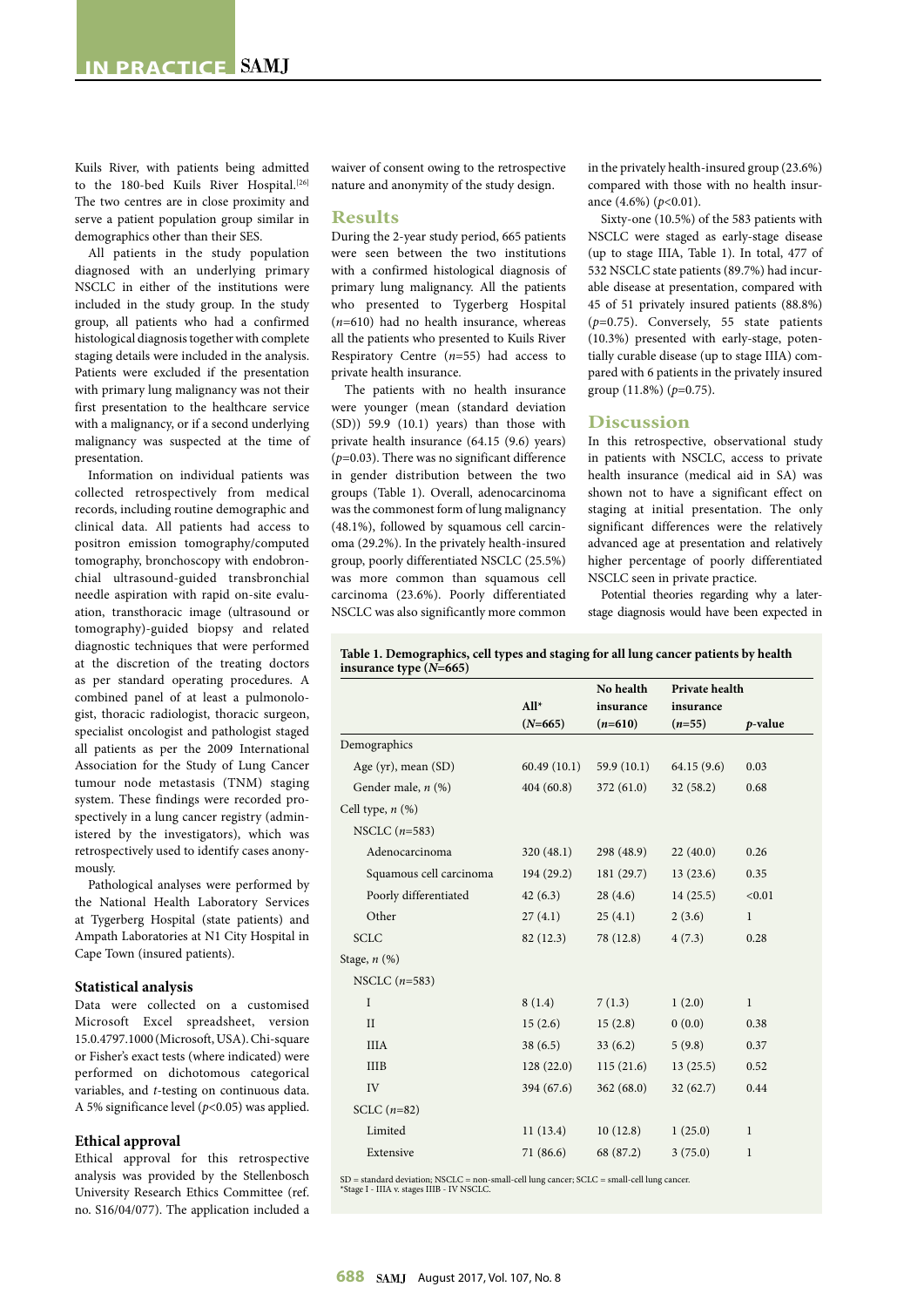those of lower SES include fatalistic views and medical mistrust, which has been shown to be more common among the poor and minorities<sup>[27,28]</sup> and leads to delays in seeking care for symptoms suggestive of lung cancer as well as delaying prompt work-up once a tumour has been identified. The poor may also prioritise health to a lesser degree and therefore postpone seeing a doctor, which can contribute to later stage of presentation.[6,28] However, these findings were not reproducible in this study, which showed that although patients without health insurance presented with later-stage disease, there was no significant difference between the privately insured and uninsured groups.

A systematic review of the literature from 1995 to 2005 by Woods *et al*. [15] found that most studies report an association between low SES and later stage at diagnosis of various cancers. As with our study, this does not always hold true when looking at NSCLC in isolation. Various studies of lung cancer from Canada, Denmark and Sweden have only indicated limited socioeconomic differences in advanced-stage diagnosis.[17,29,30] Other studies from the UK have in fact shown a lower frequency of advanced stage at diagnosis in more deprived patients.[31] The findings of our study, although not showing independent evidence of an association  $(p=0.75)$ , may reflect a lack of power due to the lack of numbers in the privately insured group. To our knowledge, there are no available local data looking at the influence of SES or health insurance on the stage of presentation of primary lung malignancy.

The proportion of early-stage (up to stage IIIA) disease in the study group was calculated at 10.3% in our patients with no health insurance and 11.8% in those with private health insurance. This corresponds with reported resectability rates in patients with NSCLC in SA literature, where operability rates between 10% and 11% have been quoted in other studies from Johannesburg and Cape Town.[2-4,32,33] In the developed world, the proportion of patients who present with potentially curable disease is much higher. A study detailing >12 800 cases of lung cancer from Nebraska, Canada, revealed early-stage disease in 23.04% of patients.<sup>[34]</sup> Other studies from the developed world have revealed resectable disease in up to 33% of patients.<sup>[13]</sup> It must be noted that in the SA setting, other factors including the effect of the HIV pandemic on the stage of presentation must be kept in mind. A previous study from the Western Cape Province, SA, has shown that HIV-positive lung cancer patients were significantly less likely to have early-stage lung cancer compared with their HIVnegative counterparts.[4] Limited resources in the state sector and restricted funding by medical aids in the private sector also pose significant barriers to early detection of disease.

The present study revealed that poorly differentiated NSCLC was significantly more common in the privately health-insured group (23.6%) compared with those with no health insurance (4.6%) (*p*<0.01). Our data also support current worldwide lung cancer trends that have revealed an increase in the proportion of patients being diagnosed with adenocarcinoma in comparison with squamous cell carcinoma.[35-40] A steady decrease in daily smoking prevalence in association with switching to low-tar and filter cigarettes (enhancing delivery of smoke to peripheral regions of the lung) is believed to contribute to the decrease in rates of squamous cell carcinoma and the increase in rates of adenocarcinoma.<sup>[41-44]</sup> It has been postulated that filter tips effectively reduce deposition of larger particles in the central airway, resulting in a reduced risk of squamous cell carcinoma, but increase deposition of small-size particles in the deeper parts of the lung where adenocarcinoma preferentially occurs.<sup>[41,42]</sup>

#### **Study limitations**

A limitation of the study is possible selection bias, in that data from a single region that only includes <10% of the SA population may not be generalisable to the whole population. Furthermore, the lack of documentation of race makes it even more difficult to generalise the results and findings to the SA population as a whole. Access to and quality of healthcare institutions may also vary between metropolitan areas. A further potential limitation may be the fact that different laboratories were used for analysis and typing of lung cancer.

Health insurance type as a measure of SES has limitations in that it may be affected by the wide lack of homogeneity within each group. In future studies, a multilevel framework examining individual and area-specific socioeconomic variables, including housing standards, family income, etc., may be a better classification of SES. Further, larger-scale studies involving multiple centres (both public and privately run) from around the country may aid in proving significance of the above findings and minimise any selection bias that may be present. A multilevel assessment of SES as outlined above may also give a better indication of the true impact of SES on stage of presentation with underlying malignancy.

#### **Conclusions**

We found a nominal and statistically insignificant difference between the stage of presentation in patients who had health insurance compared with those who did not have access to private health insurance. Larger-scale studies involving multiple centres may need to be carried out to identify whether a true difference exists between the two groups; this is of great importance, as a difference may have important public health implications for the future. It is also evident that lung cancer screening as well as other methods to improve earlystage disease detection remains one of the most important tools in improving lung cancer cure rates.

#### **Acknowledgements.** None.

**Author contributions.** CFNK and T-JJ conceived the idea. All authors collected the data. T-JJ and CFNK analysed the data and prepared the manuscript, and EMI and DP were responsible for critical revision of the manuscript.

#### **Funding.** None.

**Conflicts of interest.** None.

- 1. Stewart B, Wild C. World Cancer Report 2014. Lyon: World Health Organization, 2014.
- 2. Nanguzgambo AB, Aubeelack K, Groote-Bidlingmaier F, et al. Radiologic features, staging and operability of primary lung cancer in the Western Cape, South Africa. J Thorac Oncol 2011;6(2):343- 350. <https://doi.org/10.1097/jto.0b013e3181fd40ec>
- 3. Koegelenberg CFN, Aubeelack K, Nanguzgambo AB, et al. Adenocarcinoma the most com type in patients presenting with primary lung cancer in the Western Cape. S Afr Med J 2011;101(5):321. <https://doi.org/10.7196/SAMJ.4554>
- 4. Koegelenberg CFN, van der Made T, Taljaard JJ, Irusen EM. The impact of HIV infection on the presentation of lung cancer in South Africa. S Afr Med J 2016;106(7):666-668. [https://doi.org/10.7196/](https://doi.org/10.7196/samj.2016.v106i7.10737) [samj.2016.v106i7.10737](https://doi.org/10.7196/samj.2016.v106i7.10737)
- National Institute for Health and Clinical Excellence. Clinical Guideline: Lung Cancer: The Diagnosis
- and Treatment of Lung Cancer. Manchester: NICE, 2006.<br>6. Efird JT, Landrine H, Shiue KY, et al. Race, insurance type, and stage of presentation among lung<br>6. cancer patients. Springerplus 2014;3:710. https://doi.org/10.118
- 7. Halpern MT, Ward EM, Pavluck AL, Schrag NM, Bian J, Chen AY. Association of insurance status and ethnicity with cancer stage at diagnosis for 12 cancer sites: A retrospective analysis. Lancet Oncol 2008;9(3):222-231. [https://doi.org/10.1016/S1470](https://doi.org/10.1016/S1470-2045(08)70032-9)-2045(08)70032-9
- 8. Jemal A, Siegel R, Xu J, Ward E. Cancer statistics, 2010. CA Cancer J Clin 2010;60(5):277-300. [https://](https://doi.org/10.3322/caac.20073) , dog...<br>/10.3322/caac
- 9. Siegel R, Naishadham D, Jemal A. Cancer statistics, 2012. CA Cancer J Clin 2012;62(1):10-29. [https://](https://doi.org/10.3322/caac.20138) [doi.org/10.3322/caac.20138](https://doi.org/10.3322/caac.20138)
- 10. Ward EM, Fedewa SA, Cokkinides V, Virgo K. The association of insurance and stage at diagnosis and this, cancer and the national cancer database. Cancer J 2010;16(6):614-621. <https://doi.org/10.1097/PPO.0b013e3181ff2aec><br>11. Billing IS. Wells FC. Delays in the diagno
- 11. Billing JS, Wells FC. Delays in the diagnosis and surgical treatment of lung cancer. Thorax 1996;51(9):903-906. <https://doi.org/10.1136/thx.51.9.903>
- 12. Melamed MR, Flehinger BJ, Zaman MB, Heelan RT, Hallerman ET, Martini N. Detection of true pathological stage I lung cancer in a screening program and the effect on survival. Cancer 1981;47(5 Suppl):1182-1187. [https://doi.org/10.1002/1097-](https://doi.org/10.1002/1097-0142(19810301)47:5+<1182::aid-cncr2820471322>3.0.co;2-4)0142(19810301)47:5+<1182::aid-cncr2820471322[>3.0.co;](3.0.co)2-4
- 13. Salomaa ER, Sallinen S, Hiekkanen H, Liippo K. Delays in the diagnosis and treatment of lung cancer. Chest 2005;128(4):2282-2288.<https://doi.org/10.1378/chest.128.4.2282>
- 14. Myrdal G, Lambe M, Hillerdal G, Lamberg K, Agustsson T, Stahle E. Effect of delays on prognosis in patients with non-small cell lung cancer. Thorax 2004;59(1):45-49.
- patients with non-small cell lung cancer. Inorax 2004;32(1):42-42.<br>15. Woods LM, Rachet B, Coleman MP. Origins of socio-economic inequalities in cancer survival: A review. Ann Oncol 2006;17(1):5-19. https://doi.org/10.1093/annonc/m